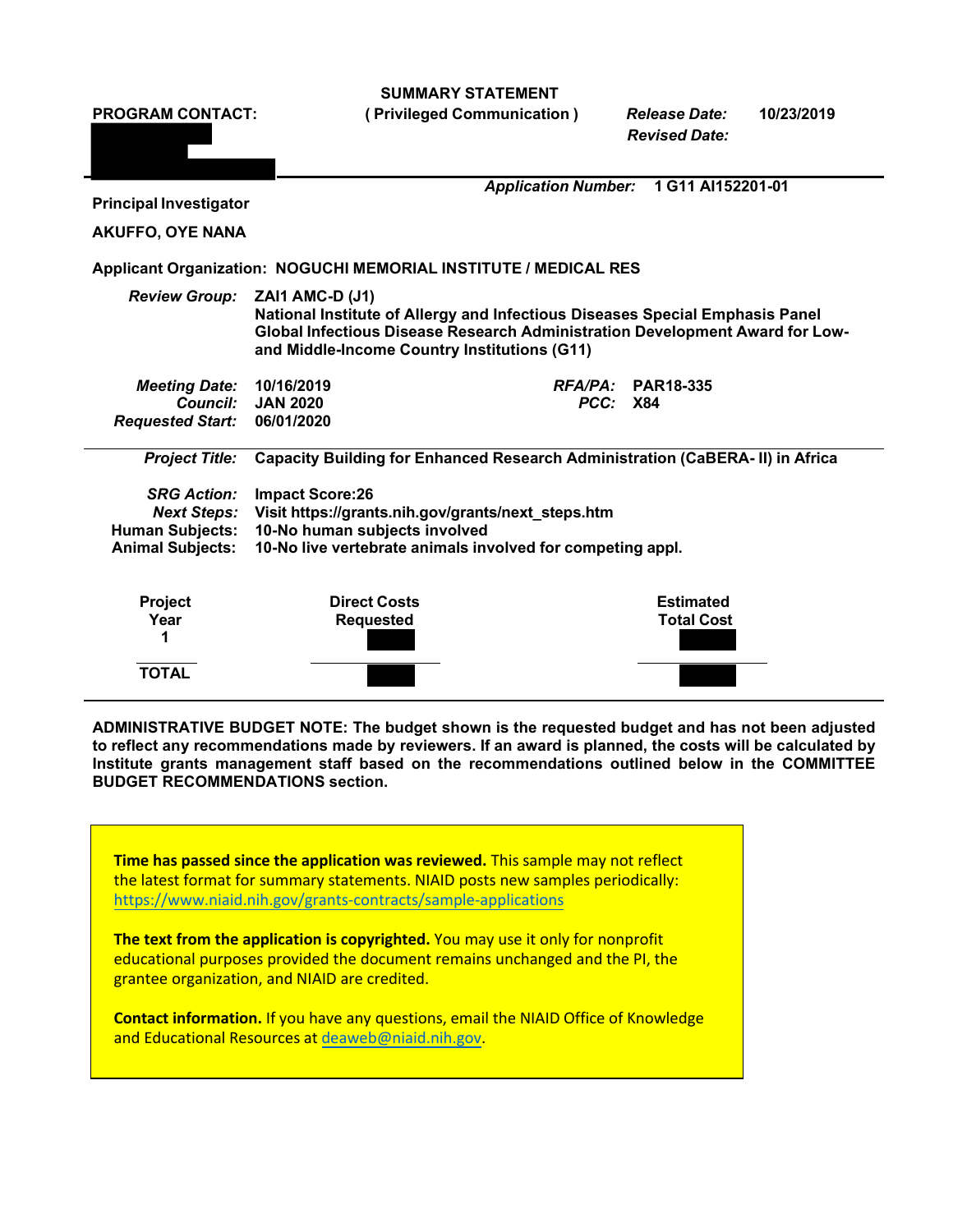### **1G11AI152201-01 Akuffo, O**

#### **FOREIGN INSTITUTION**

**RESUME AND SUMMARY OF DISCUSSION:** This outstanding new Extramural Associate Research Development Award application entitled "Capacity Building for Enhanced Research Administration (CaBERA- II) in Africa" was submitted in response to PAR18-335: Global Infectious Disease Research Administration Development Award For Low-and Middle-income Country Institutions (G11-Clinical Trial Not Allowed) by the Noguchi Memorial Institute for Medical Research (NMIMR), Legon, Ghana with Dr. Oye Akuffo as Principal Investigator (PI). The application aims to (1) expand on the success of the CaBERA project to include other institutions in the subregion and assist them to revamp their research management offices, (2) provide training and capacity building services to staff of the selected research management offices, (3) serve as a resource hub for grant management and sustainability to institutions in the sub region, and (4) sustain and support the two universities from the CaBERA project to submit at least one award winning grant.

This application addresses the important need for improved research administration knowledge and training for health sciences research in low-to-middle income countries (LMIC). The application builds upon the successful execution of a 2016 G11 award, presenting a straightforward plan to improve research administration and capacity building at NMIMR and other institutions in the subregion. The aims presented in the application are clear, and the proposed focus on mentoring of other institutions in the region is innovative. The program is designed to support both research administrators and scientific faculty, focusing on gaps in the research administration program identified using a needs assessment. Sustainability is adequately addressed through plans for regular refresher training. The Principal Investigator has the appropriate experience, passion and willingness to extend efforts beyond NMIMR, and is supported by well engaged staff. The associated staff at Yale University are highly accomplished grants administrators and have the necessary expertise to facilitate training of administrators at the selected institutions. The collaboration with Yale is properly articulated, and an appropriate level of commitment is in place at both NMIMR and Yale to support the proposed work, supported by successful collaboration established during the previous iteration of the award. The strengths of the application are balanced by a few minor weaknesses. The application does not include adequate evidence of commitment from the regional institutions to be mentored by NMIMR, making it difficult to assess whether their participation will be welcomed and supported. In addition, although sustainability plans are presented, it is not clear how they will be financially supported. Further detail is needed regarding benchmarks of success, mitigation of potential issues, and alternative strategies. The application would also be strengthened by additional description of plans for mentoring junior staff, training specialists at other institutions, and alteration of institutional grants management practices.

Overall, this is an outstanding application for which enthusiasm is tempered by a few minor weaknesses. Based upon the evaluation of scientific and technical merit, this application received an Impact/Priority score of 26.

**DESCRIPTION (provided by applicant):** Research underpins the successful implementation of health intervention programs, which is lacking in low-to-middle income countries (LMIC) where most of preventable diseases occur. The LMICs account for 90% of global burden of preventable diseases and yet they are recipients of only 10% of the resources available for research. The obstacles are many and although this situation has improved in recent times through external collaborations with scientists and institutions they do not significantly address the problem. This situation is further compounded by the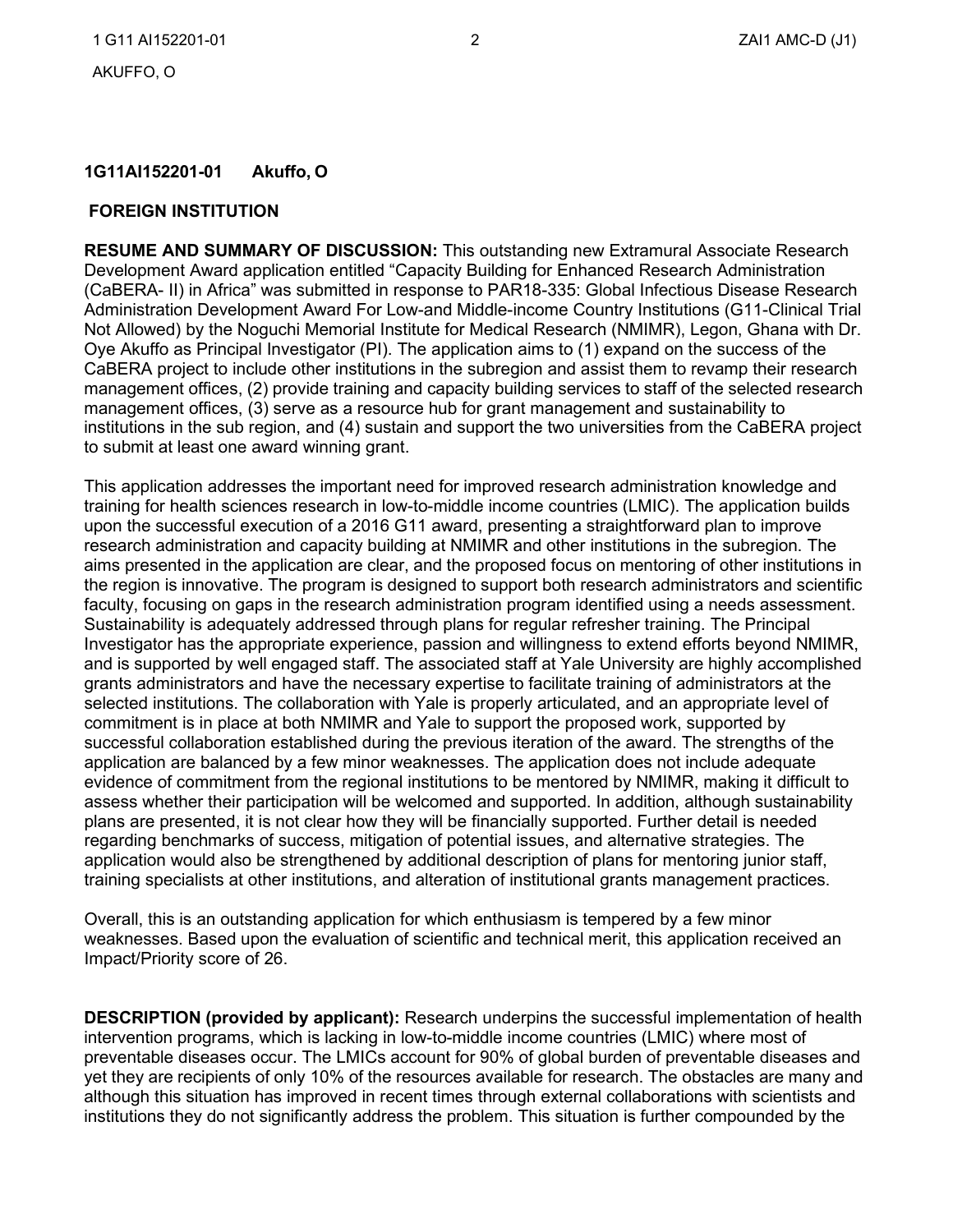volume of work required to satisfy the requirements; compliance of pre-and post-award, of the major funding agencies including the NIH, Wellcome Trust, EU etc. The frequent changes in policies and regulations make it more difficult for LMICs to follow without the institutional structures/mechanisms in place. We hypothesize that a major contributing factor to the dearth of health research in LMICs is the inability to secure competitive research grants by LMICs' scientists and research institutions because of the virtual non-existence of offices to support grant applications. We propose the establishment of offices of research management in three selected African tertiary institutions. Over the course of eighteen months, this initiative will set up registered research management offices in at least 3 African institutions and provide training to staff to gain competencies in managing sponsored research grants that meet the requirement of funding agencies. It will build on the successes of CaBERA award that established three offices of research management in Ghanaian tertiary institutions. It will also build on the long standing record of the Ghana-Yale Partnership for Global Health for capacity building for health research.

**PUBLIC HEALTH RELEVANCE:** The Noguchi Memorial Institute for Medical Research (NMIMR), Ghana collaboration with Yale University's Office of Sponsored Research successfully applied to NIH in 2016 for a G11 capacity building grant titled Capacity Building for Enhanced Research Administration (CaBERA) at Noguchi Memorial Institute with the aim to strengthen the ORS at NMIMR and in addition help establish such offices in two other tertiary institutions in Ghana. At the end of the project period, a systematic evaluation of the project, especially in establishing research offices in two other Institutes, revealed the need for such offices across Africa. The overall objective of this project is therefore, building upon the successes of the first project, seek support for the establishment of research management offices in three selected Institutes in Africa.

**CRITIQUE:** The comments in the CRITIQUE section were prepared by the reviewers assigned to this application and are provided without significant modification or editing by staff. They are included to indicate the range of comments made during the discussion, and may not reflect the final outcome. The RESUME AND SUMMARY OF DISCUSSION section summarizes the final opinion of the committee after the discussion and is the basis for the assigned Overall Impact/Priority score.

#### **CRITIQUE 1**

| Significance:    | '2 |
|------------------|----|
| Investigator(s): |    |
| Innovation:      | 3  |
| Approach:        | 2  |
| Environment:     | 2  |

**DESCRIPTION (provided by reviewer):** The proposed capacity building for enhanced research administration in Africa is well built on the successes of the CaBERA-I. The PI is experienced, and the environment is supportive. It's helpful to see that the project rides on long standing collaboration with Yale University and that the support will extend beyond Ghana to neighboring institutions in the region.

**Overall Impact:** The project aims at capacity building for research administration building on the successes and lessons learnt from CaBERA-I. The project is beneficial because of demand driven need to not only support Noguchi Memorial Institute but other institutions within Ghana and beyond.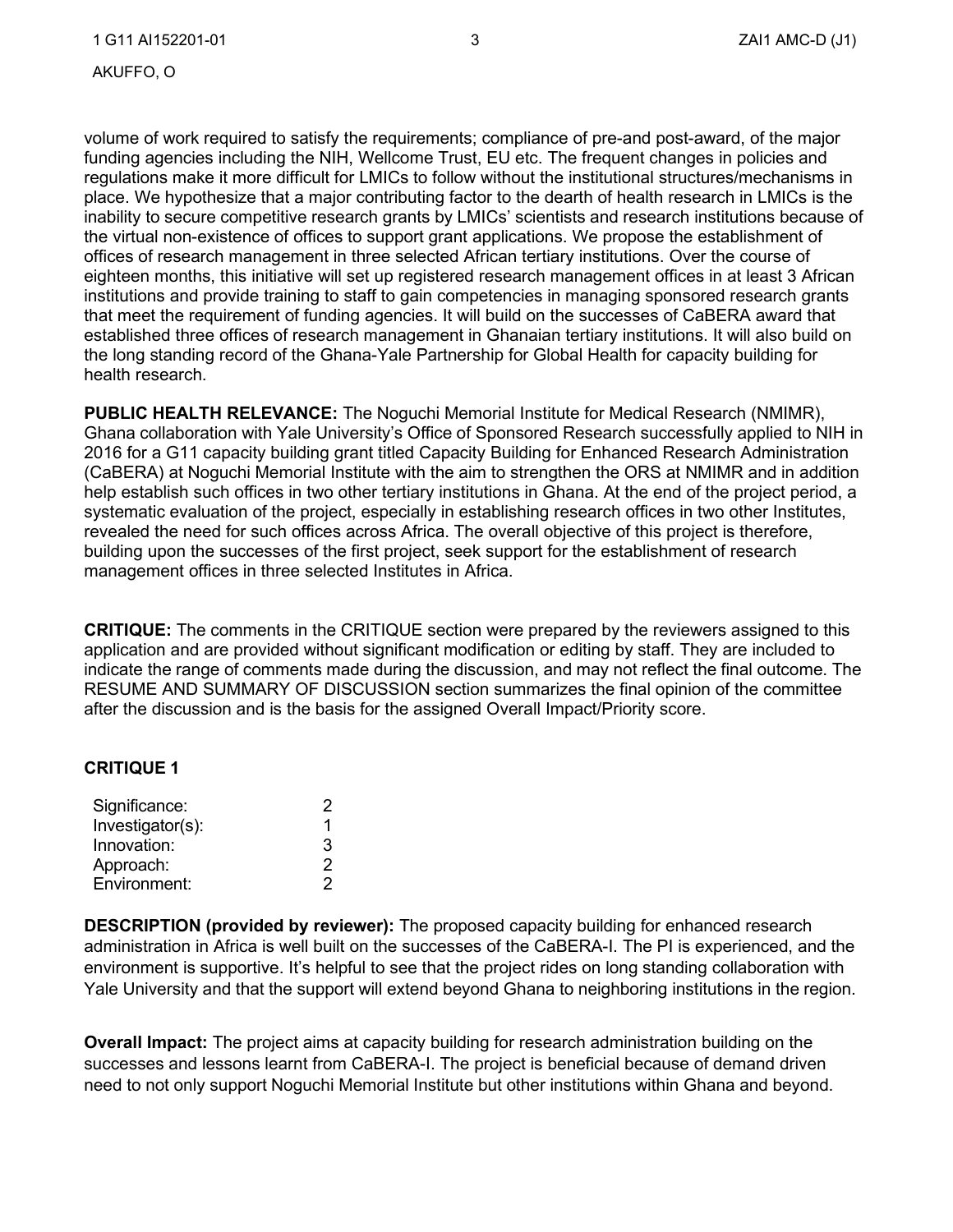# **1. Significance:**

# **Strengths**

- The project responds to capacity building needs for research administration and necessary institutional development
- The project leverages on CaBERA-I which is a good add on for the proposed project
- Capacity building of both administrators and faculty is necessary for required research expertise

# **Weaknesses**

• None were noted.

# **2. Investigators:**

# **Strengths**

- The proposed PI has the relevant experience, authority and passion to succeed
- The ongoing collaborations with Yale University. Yale University has the required expertise for skills transfer and have proposed a solid follow up mechanism
- The proposed key staff are equally engaged and provided commitment to support the project

# **Weaknesses**

• None were noted.

# **3. Innovation:**

## **Strengths**

- The proposed project is incremental to what was already started in CaBERA-I
- The project proposes to expand to two other institutions in the region which is good for shared scarce research administration support with required experience in both pre and post award mechanisms

## **Weaknesses**

• for the Noguchi team's time post the project for the newly established research support offices especially if there are no other grants to support the establishment Inadequate mention of how the efforts established will practically be sustained i.e. who will pay

## **4. Approach:**

## **Strengths**

- Project has a needs assessment from which a training plan will be developed around gaps identified
- Proposed support from recruitment to training with ask for permanent roles necessary for sustainability
- Includes regular training and refresher necessary for sustaining efforts
- Builds on success of CaBERA-I

## **Weaknesses**

• None were noted.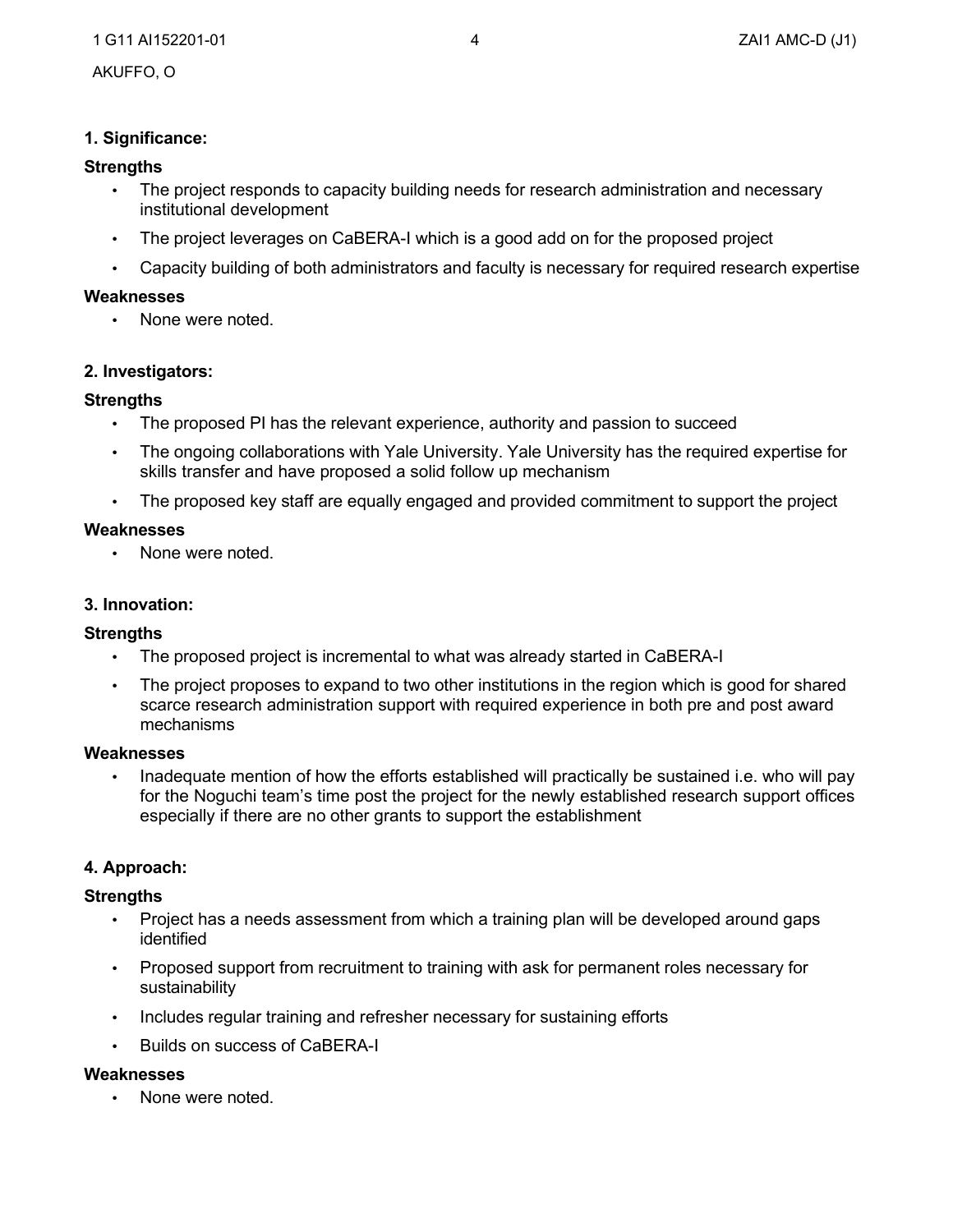## **5. Environment:**

#### **Strengths**

- Institutional support has been provided
- Key staff have provided commitment support
- Yale University has provided support
- The institutions have required equipment and internet infrastructure for such arrangements

#### **Weaknesses**

• It would have been beneficial to see expression of interest or request from the other universities needing support – this could demonstrate the required demand

## **CRITIQUE 2**

| Significance:    | 2 |
|------------------|---|
| Investigator(s): | 3 |
| Innovation:      | 4 |
| Approach:        | 3 |
| Environment:     | 2 |

**Overall Impact:** There is a high likelihood that business practices for management of US federal grants and cooperative agreements will be improved if the project plan laid out in this proposal is successfully implemented. The foreign and US personnel designated to conduct the activities proposed in this grant possess the administrative and technical knowledge needed to successfully complete the project and to create an environment to provide adequate oversight of funding and compliance with NIH funding policies. The plan outlined in the proposal is sufficient to create an environment of sustained grants management through training, collaboration and mentorship at the NMIMR and other institutions in the region. Additional detail in the approach for development and implementation of the improvements and training program at other institutions would provide added confidence that the effort can achieve sustained grants management improvement at the applicant institution and other institutions.

#### **1. Significance:**

#### **Strengths**

- Project addresses the important problem of lack of research administration (RA) knowledge and training for health sciences research in low-to-middle income countries.
- Track record of success in RA training and capacity building as evidenced by successful completion of the 2016 CaBERA G11 award.
- Strong partnership with US collaborator Yale University.
- Straightforward plan to improve grants management.
- Intensive interactions with all elements of sponsored research to ensure knowledge transfer from a top-notch US institution.

#### **Weaknesses**

- Lack of detail related to sponsored research deficiencies and how to remedy them.
- Lack of specifics about research administration personnel, roles and responsibilities at NMIMR.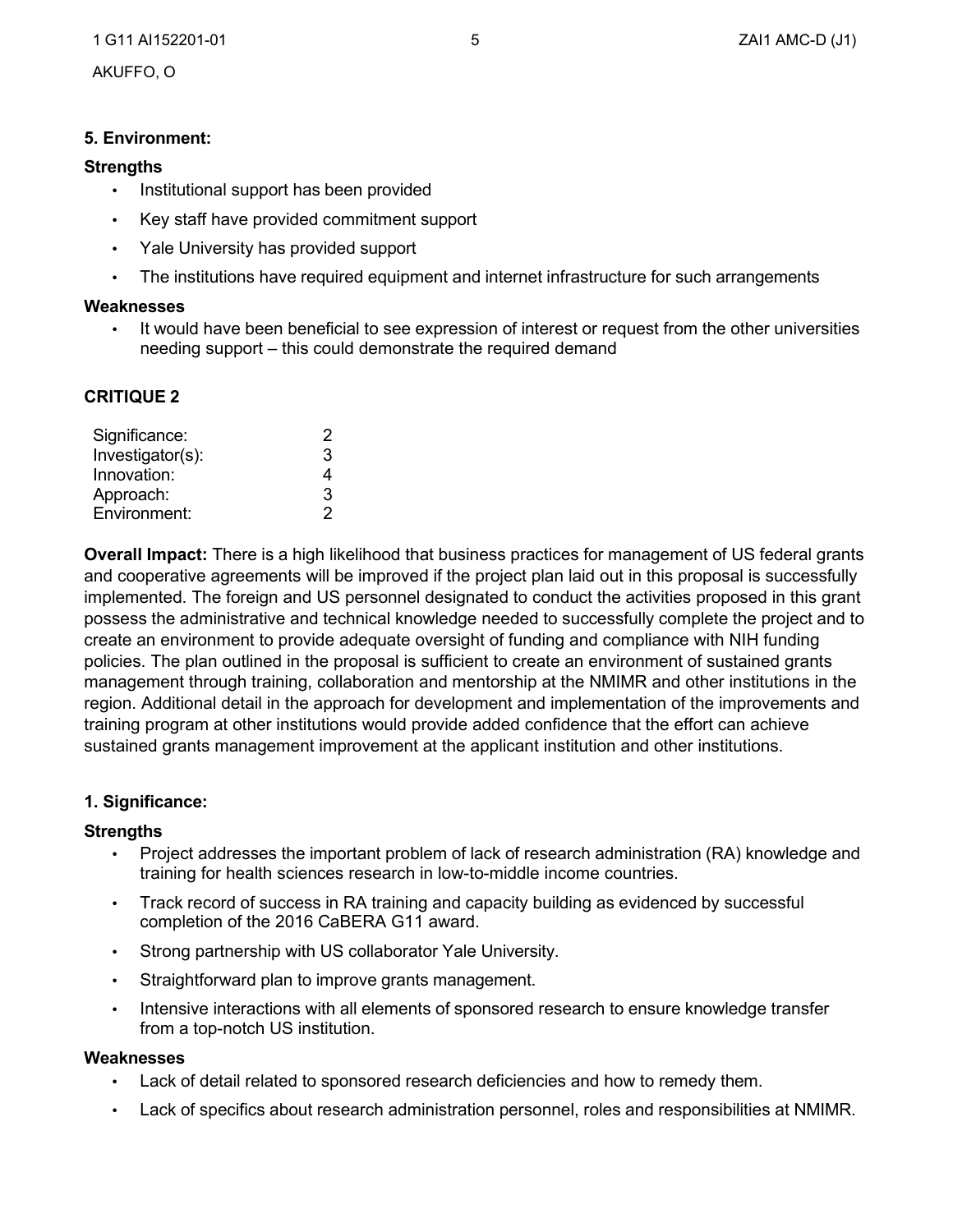• Inconsistencies in effort and funds requested.

### **2. Investigators:**

## **Strengths**

- PD/PI and other key personnel have relevant training and experience and are well suited to the project.
- PD/PI has demonstrated an ability to accomplish the objectives of the proposal as evidenced by successful completion of the 2016 CaBERA G11 award.
- Successful prior collaboration with the US academic research institution supports the NMIMR team's ability to accomplish the objectives in collaboration with Yale University.

#### **Weaknesses**

None were noted.

### **3. Innovation:**

### **Strengths**

- The application provides a solid plan for transferring knowledge from a top-notch US academic research institution to the NMIMR and other institutions in the region.
- The application proposes to use up-to-date communication technologies to foster information transfer, training and collaboration.

#### **Weaknesses**

- The proposed approach does not utilize novel concepts, approaches or methodologies.
- The application does not propose new ideas or strategies for improving institutional grants management training or business practices.

## **4. Approach:**

## **Strengths**

- The strategy, methodology and timeline are well-reasoned and appropriate.
- Specific aims are detailed and reasonable.
- The application adequately details the timeline for training at Yale, NMIMR and other in-country institutions.
- The proposal puts forth a detailed plan to expand upon prior successes by continuing to expand capacity at the home institution, to mentor other institutions engaged in the previous award and to take on new mentees.

#### **Weaknesses**

- The proposal lacks detail on benchmarks for success, alternative strategies and ways to mitigate potential problems.
- The proposal lacks detail on plans for mentoring junior staff, changing institutional grants management practices and training specialists at other in-country institutions.

## **5. Environment:**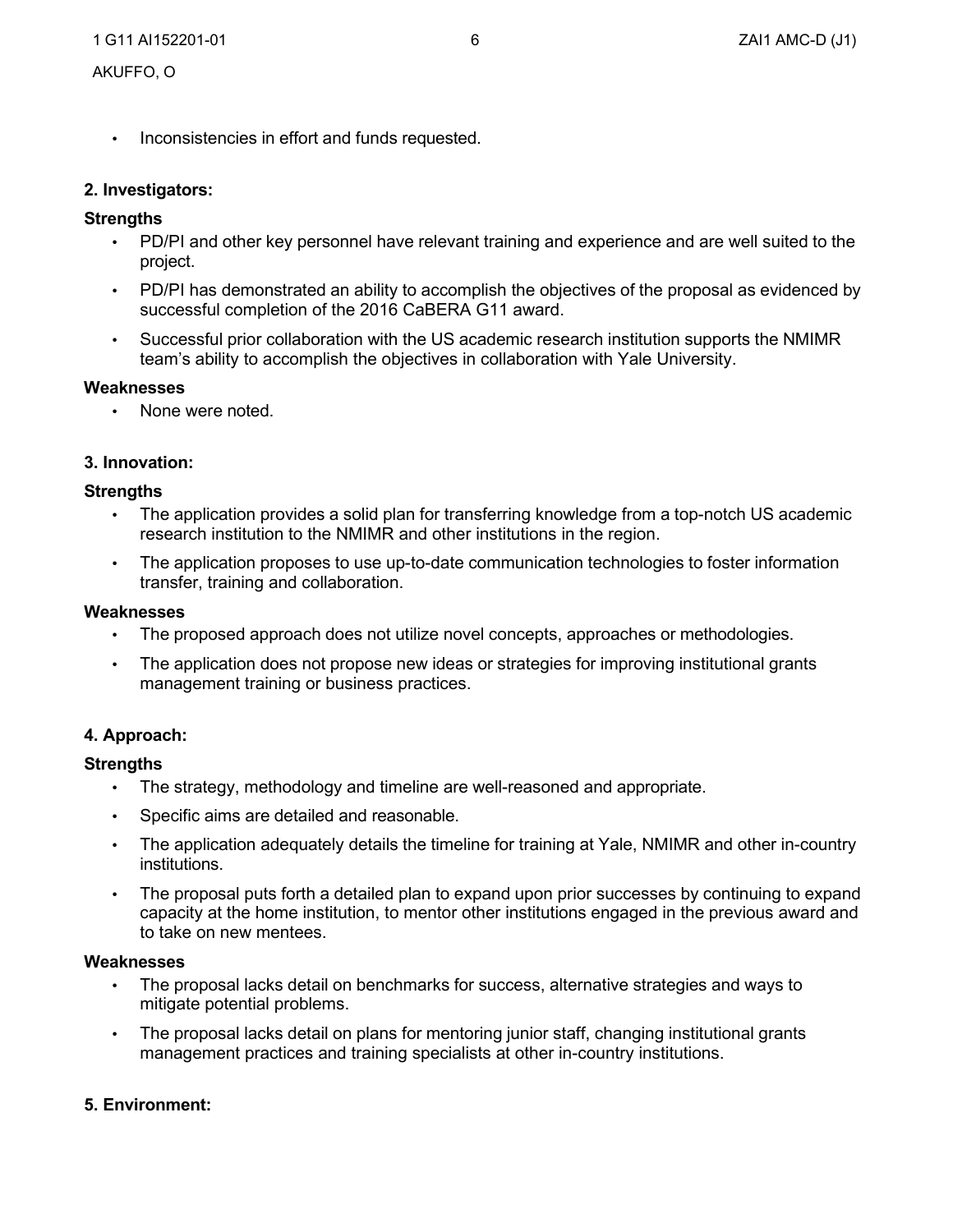## **Strengths**

- The strong and supportive administrative environment at Yale and NMIMR contribute to the probability of success.
- The institutional support, IT and communication equipment and infrastructure are adequate for the proposed project.
- The project is likely to benefit from a solid and continued collaboration with Yale.
- High level leadership exhibits strong support for strengthening research administration.
- The NMIMR appears to have adequate staff, facilities and resources to improve training in research administration.
- The US institution has appropriate grants management staff and sponsored research environment to train the foreign grants managers.

#### **Weaknesses**

- The administrative environment in which the work will be performed is not sufficiently described.
- The institutional support, equipment and physical resources are not sufficiently described.

## **CRITIQUE 3**

| Significance:    | З |
|------------------|---|
| Investigator(s): | 3 |
| Innovation:      | 3 |
| Approach:        | 4 |
| Environment:     |   |

**Overall Impact:** The present application proposes to build upon the achievement of a previously NIHfunded application. Along these lines, during the previous support, the Noguchi Memorial Institute for Medical Research developed its infrastructure for handling the grant management of federal research grants and contracts. This was achieved with the assistance of the Office of Sponsored Programs at Yale University. In addition, previous funding was used to the develop the capacity for effective grant management at other two institutions in Ghana. In the present application the PI proposes to develop the grant management offices of other institutions in Ghana as well as other in the Western region of Africa. This intention is perceived as innovative and meritorious. The PI and collaborators at Yale University have the necessary skills to implement the project. The approach is straightforward and seems to be doable, but very little is said with regards to how the mentee institutions outside Ghana will be selected. Letters of commitment from these potential mentee institutions could have been of benefit to the application. A comprehensive assessment plan to evaluate the impact of the program on mentee institutions is not presented.

## **1. Significance:**

## **Strengths**

- The project addresses an important problem in the field
- The proposed project builds upon the achievements of a previously NIH-funded grant intended to strengthen the management of federal grants at the host foreign institution and two others located in Ghana.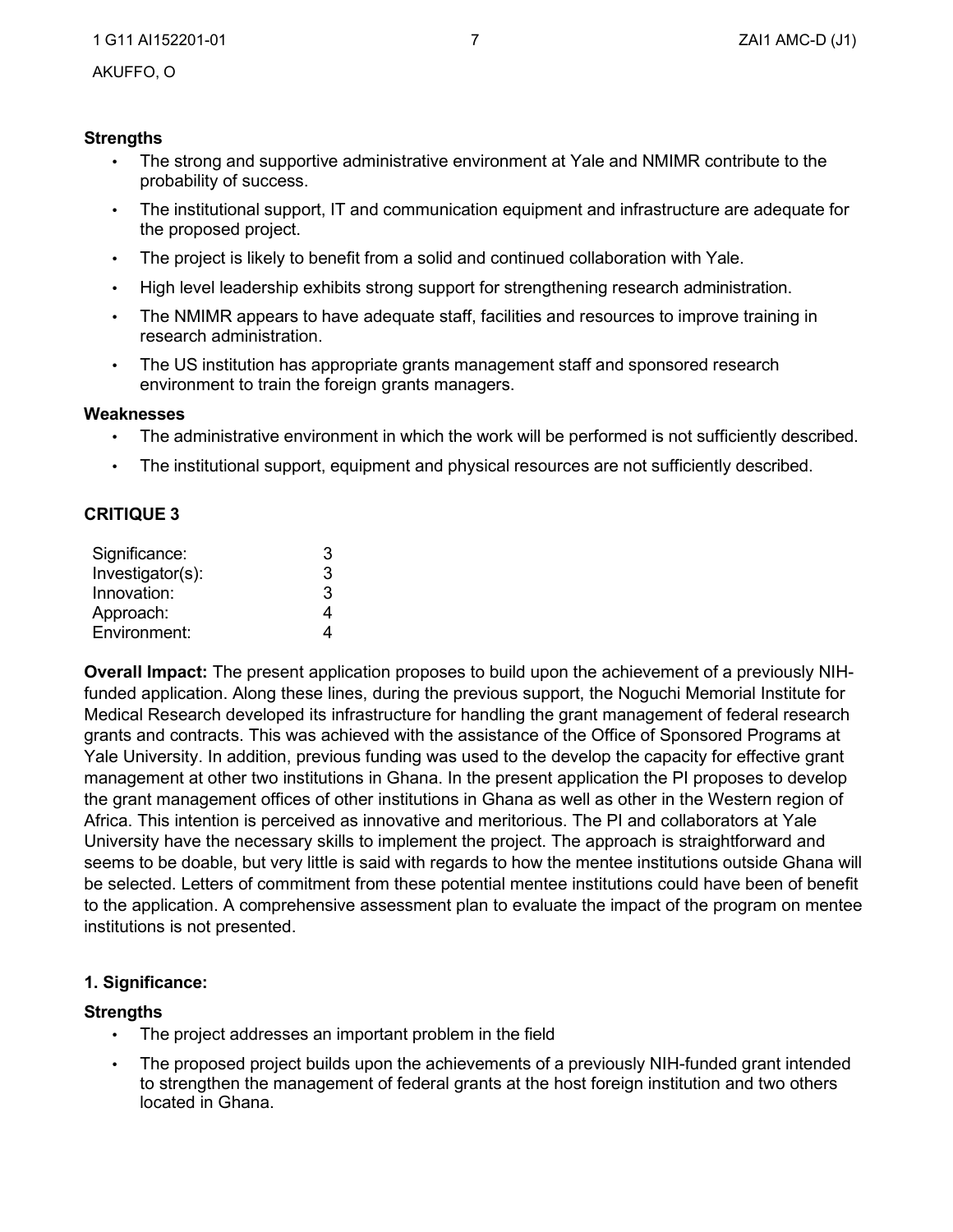• If the aims of the project are achieved, several institutions in Ghana as well as other in the Western sub region of Africa will be in position to strengthen their infrastructure to manage grants and contracts from the NIH and other federal agencies.

### **Weaknesses**

• different institutions is lacking from the proposal A comprehensive assessment program to evaluate the impact of the training activities at the

## **2. Investigators:**

### **Strengths**

- The PI and collaborators are experienced grant managers
- The PI and her assistant have already received training to manage federal grants particularly from the NIH. They have the necessary skills and knowledge to carry out the training plan
- The PI seems to have the required authority to implement the activities contemplated in the application
- Consultants at collaborating USA institution (Yale University) are experienced and accomplished grant administrators and, thus, have the necessary skills to assist the foreign institution.

#### **Weaknesses**

• Collaborators/contact individuals at the mentee institutions (Ghana as well as others in Western region of Africa) were not identified

#### **3. Innovation:**

#### **Strengths**

• The proposed approach of mentoring various institutions in Ghana as well as other institutions in the Western region of Africa, in the area of grants management of federal grants and contracts, is innovative.

#### **Weaknesses**

• Activities designed to train in the area of grant management are standard

#### **4. Approach:**

#### **Strengths**

- Aims of the project are clearly spelled out
- The proposed approach is generally well-explained and appears to be doable
- Plans to assure sustainability seem to be adequate

#### **Weaknesses**

- It is unclear how the mentee institutions outside Ghana will be selected for participation in the project
- An assessment plan to evaluate the effectiveness of the program is not provided
- Commitment of mentee institutions is unclear

## **5. Environment:**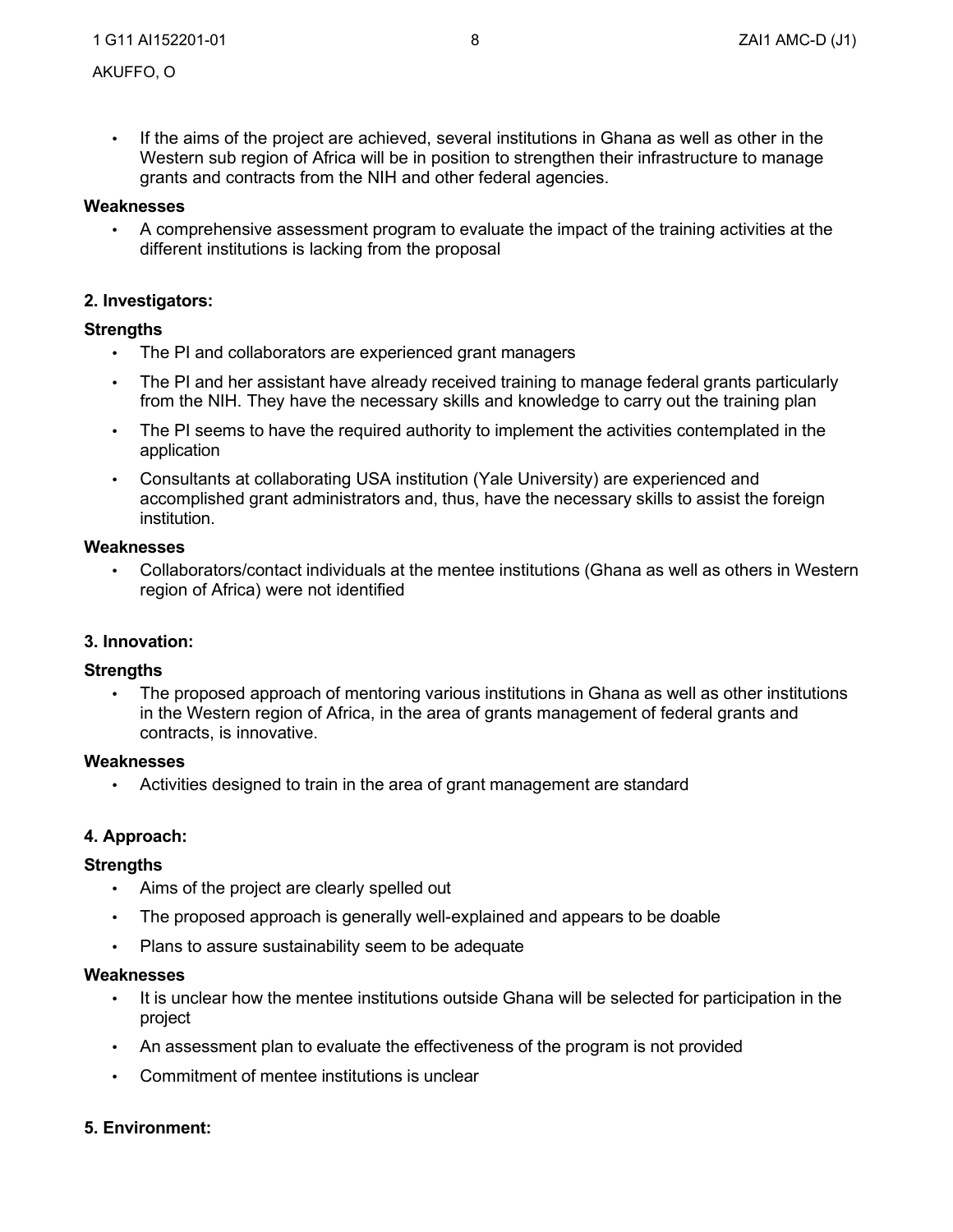#### **Strengths**

- The overall environment currently available at the host foreign institution seems to be adequate
- The host institution seems to be committed to PI and the project

#### **Weaknesses**

- Letters of collaboration from mentee institutions are not included. Are they committed to the project?
- Plans for coordination and communication between the host institutions and the mentee institutions are uncertain

**THE FOLLOWING RESUME SECTIONS WERE PREPARED BY THE SCIENTIFIC REVIEW OFFICER TO SUMMARIZE THE OUTCOME OF DISCUSSIONS OF THE REVIEW COMMITTEE ON THE FOLLOWING ISSUES:**

**PROTECTION OF HUMAN SUBJECTS: NOT APPLICABLE** 

**INCLUSION OF WOMEN PLAN: NOT APPLICABLE** 

**INCLUSION OF MINORITIES PLAN: NOT APPLICABLE**

**INCLUSION OF INDIVIDUALS ACROSS THE LIFESPAN: NOT APPLICABLE** 

**VERTEBRATE ANIMAL: NOT APPLICABLE**

**RESOURCE SHARING PLANS**

**DATA SHARING PLAN: NOT APPLICABLE**

**MODEL ORGANISM SHARING PLAN: NOT APPLICABLE** 

**GENOMIC DATA SHARING PLAN: NOT APPLICABLE**

**FOREIGN INSTITUTION: JUSTIFIED Comments: Ghana**

**AUTHENTICATION OF KEY BIOLOGICAL AND/OR CHEMICAL RESOURCES: NOT APPLICABLE** 

**BUDGETARY OVERLAP: NOT APPLICABLE**

## **COMMITTEE BUDGET RECOMMENDATIONS:**

The budget is recommended as requested in all years.

Footnotes for 1 G11 AI152201-01; PI Name: Akuffo, Oye Nana